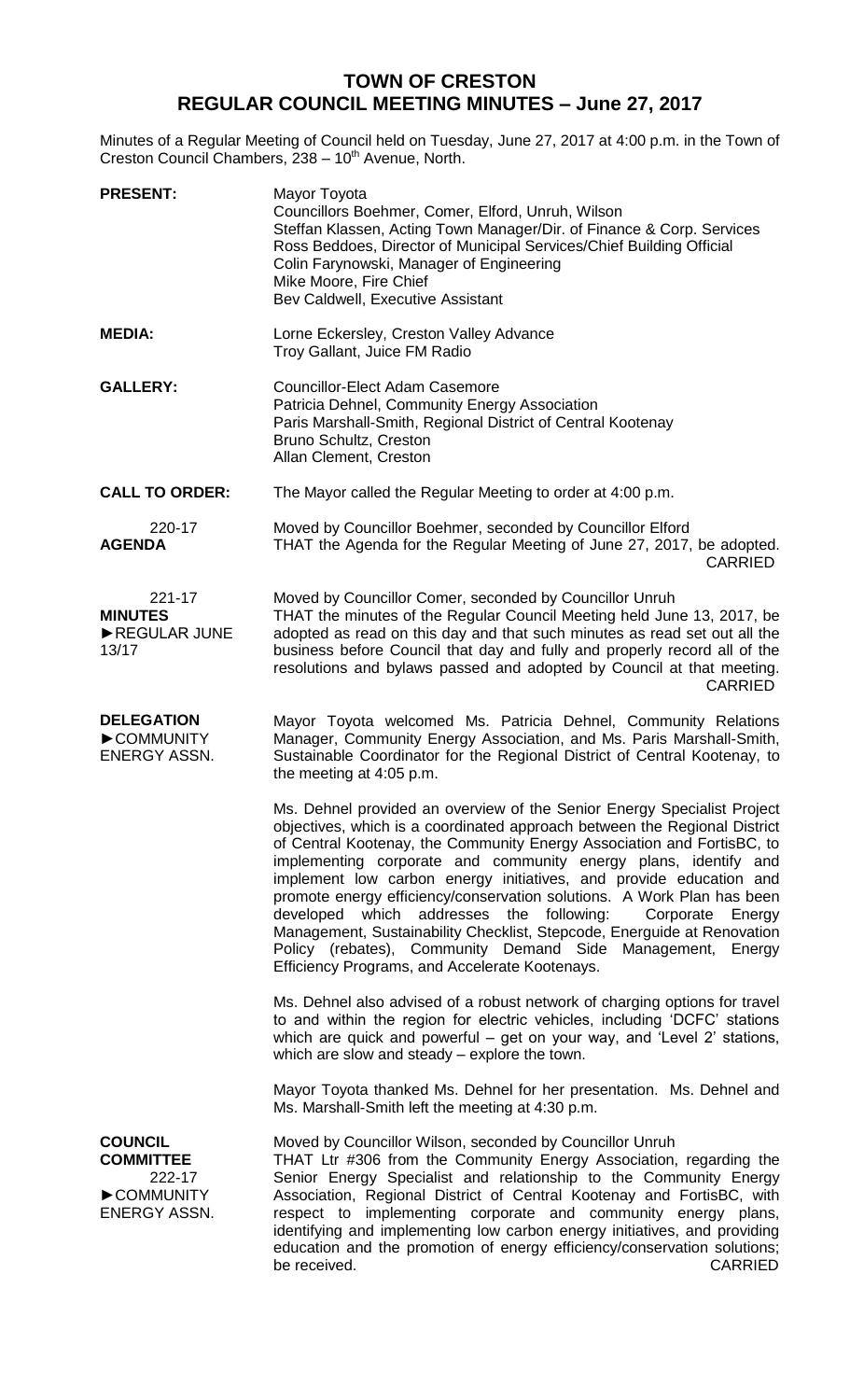| 223-17<br>$\triangleright$ 2016 ANNUAL<br><b>REPORT</b>                                     | Moved by Councillor Boehmer, seconded by Councillor Comer<br>THAT Ltr #349 from the Town Manager, being the 2016 Town of Creston<br>Annual Report, be received; AND FURTHER, THAT Council adopts the<br>2016 Annual Report for the Town of Creston, as presented.<br><b>CARRIED</b>                                                                                                                                                                                                                                                                                                                                                                                                                                                                                                                                                                                                                                                                                                                                                                                                                                                                                                                                                                                                                                                                                                                  |
|---------------------------------------------------------------------------------------------|------------------------------------------------------------------------------------------------------------------------------------------------------------------------------------------------------------------------------------------------------------------------------------------------------------------------------------------------------------------------------------------------------------------------------------------------------------------------------------------------------------------------------------------------------------------------------------------------------------------------------------------------------------------------------------------------------------------------------------------------------------------------------------------------------------------------------------------------------------------------------------------------------------------------------------------------------------------------------------------------------------------------------------------------------------------------------------------------------------------------------------------------------------------------------------------------------------------------------------------------------------------------------------------------------------------------------------------------------------------------------------------------------|
| 224-17<br>DVP (612 DUGAN<br>STREET)                                                         | Moved by Councillor Comer, seconded by Councillor Wilson<br>THAT Ltr #359 from Rodney Bateman and Janice Bateman, being a<br>Development Variance Permit Application for the property located at 612<br>Dugan Street, Creston, be received; THAT Council consider the<br>application for Development Variance Permit DVP-02/17 to Rodney Alan<br>Bateman and Janice Lynn Bateman (the owners) for the property legally<br>described as :                                                                                                                                                                                                                                                                                                                                                                                                                                                                                                                                                                                                                                                                                                                                                                                                                                                                                                                                                             |
|                                                                                             | a) Parcel 1 (Reference Plan 82244I), Block F, District Lot 526, Kootenay<br>District, Plan 1031; and                                                                                                                                                                                                                                                                                                                                                                                                                                                                                                                                                                                                                                                                                                                                                                                                                                                                                                                                                                                                                                                                                                                                                                                                                                                                                                 |
|                                                                                             | b) Parcel 2 (See 164953I), Block F, District Lot 526, Kootenay District,<br>Plan 1031,<br>to vary Zoning Bylaw No. 1123, Section R-1.2.5, "Minimum frontage for<br>single family dwelling of 15 metres (49.2 feet)" to "Minimum frontage for<br>single family dwelling of 6.0 metres (19.7 feet)", to allow for a panhandle<br>access; AND FURTHER, THAT staff is directed to proceed with the<br>required public notice for the Development Variance Permit Application to<br>vary the minimum parcel frontage from 15 metres (49.2 feet) to 6.0 metres                                                                                                                                                                                                                                                                                                                                                                                                                                                                                                                                                                                                                                                                                                                                                                                                                                             |
|                                                                                             | (19.7 feet).<br><b>CARRIED</b>                                                                                                                                                                                                                                                                                                                                                                                                                                                                                                                                                                                                                                                                                                                                                                                                                                                                                                                                                                                                                                                                                                                                                                                                                                                                                                                                                                       |
| 225-17<br>DVP (920 COOK<br>STREET)                                                          | Moved by Councillor Comer, seconded by Councillor Elford<br>THAT Ltr #332 from Eugene Joshua Anderson, being a Development<br>Variance Permit Application for the property located at 920 Cook Street, be<br>received; THAT Council consider the application for a Development<br>Variance Permit DVP #01/17 to Eugene Joshua Anderson (the owner) for<br>the property legally described as:<br>a) Lot 21, District Lot 525, Kootenay District Plan 693C; and<br>b) Lot 22, District Lot 525, Kootenay District Plan 693C,<br>and located at 920 Cook Street, to vary Zoning Bylaw No. 1123, Zone R-1,<br>Single Family Residential, Section 2.8.i) Minimum Setbacks, "Principal<br>Buildings front and rear lot line setback of 6.1 metres" to "Principal<br>Buildings front and rear lot line setback of 4.9 metres", to allow for the<br>construction of a 3.7 metre addition to the north side (rear) of the existing<br>house, and the construction of a basement under the existing house and<br>the 3.7m addition; for the purpose of this Development Variance Permit,<br>these two properties are being considered as one property, a consolidation<br>of the two properties will be required prior to construction; AND FURTHER,<br>THAT staff is directed to proceed with the required public notice for the<br>Development Variance Permit Application to vary the rear lot line setback |
| 226-17<br>RESULTS OF 2017                                                                   | only from 6.1 metres to 4.9 metres.<br><b>CARRIED</b><br>Moved by Councillor Elford, seconded by Councillor Unruh<br>THAT Ltr #343 from the Chief Election Officer, regarding the results of the                                                                                                                                                                                                                                                                                                                                                                                                                                                                                                                                                                                                                                                                                                                                                                                                                                                                                                                                                                                                                                                                                                                                                                                                     |
| <b>BY-ELECTION</b>                                                                          | 2017 By-election for the position of Councillor, be received.<br><b>CARRIED</b>                                                                                                                                                                                                                                                                                                                                                                                                                                                                                                                                                                                                                                                                                                                                                                                                                                                                                                                                                                                                                                                                                                                                                                                                                                                                                                                      |
| 227-17<br>CHAMBER OF<br><b>COMMERCE</b><br><b>MEMBERSHIP</b>                                | Moved by Councillor Elford, seconded by Councillor Boehmer<br>THAT Ltr #344 from the Executive Assistant, regarding membership with<br>the Creston Valley Chamber of Commerce, be received; AND FURTHER,<br>THAT staff report back to Council on the feasibility of the Regional District<br>of Central Kootenay, through Service 108 (Economic Development),<br>purchasing a membership with the Creston Valley Chamber of Commerce,<br>as that membership would include both the Regional District and the Town<br>of Creston.<br><b>CARRIED</b>                                                                                                                                                                                                                                                                                                                                                                                                                                                                                                                                                                                                                                                                                                                                                                                                                                                   |
| 228-17<br>COMM. DEV.<br><b>GRANT APPLIC. RE</b><br><b>DOWNTOWN</b><br><b>BEAUTIFICATION</b> | Moved by Councillor Boehmer, seconded by Councillor Elford<br>THAT Ltr #353 from the Town Manager, regarding a Community<br>Development Program Application for downtown beautification funding, be<br>received; AND FURTHER, THAT the Mayor is authorized to submit a<br>Community Development Program Application to the Regional District of<br>Central Kootenay, for \$28,000 from the Town of Creston's portion of grant<br>funding, to assist with downtown beautification project costs for the Town<br><b>CARRIED</b><br>of Creston.                                                                                                                                                                                                                                                                                                                                                                                                                                                                                                                                                                                                                                                                                                                                                                                                                                                         |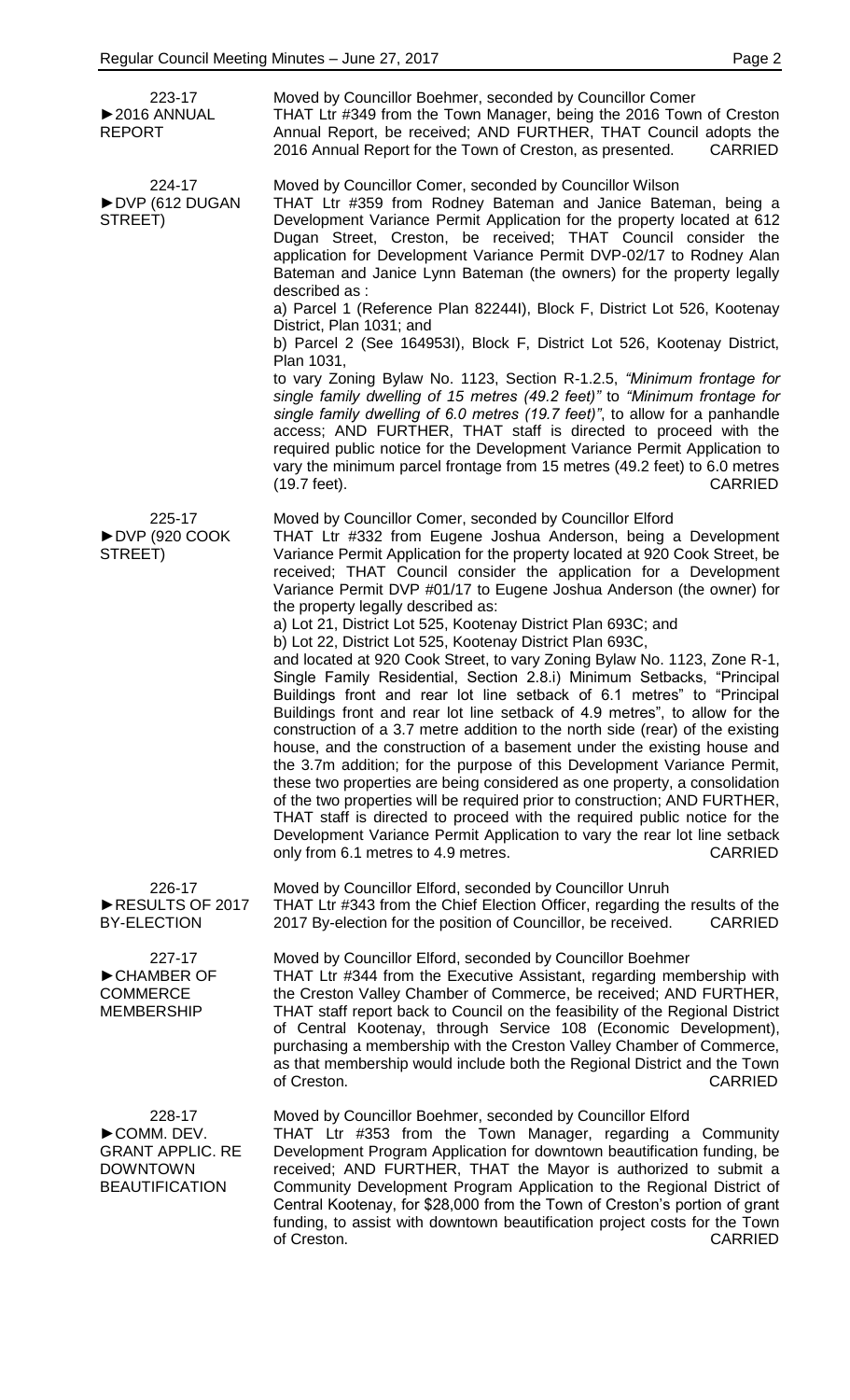| 229-17<br>COMM. DEV.<br><b>GRANT APPLIC. RE</b><br><b>PUBLIC ART</b>           | Moved by Councillor Boehmer, seconded by Councillor Elford<br>THAT Ltr #352 from the Town Manager, regarding a Community<br>Development Program Application for public art, be received; AND<br>FURTHER, THAT the Mayor is authorized to submit a Community<br>Development Program Application to the Regional District of Central<br>Kootenay, for \$7,000 from the Town of Creston's portion of grant funding,<br>to purchase public art for the downtown core.<br><b>CARRIED</b> |
|--------------------------------------------------------------------------------|-------------------------------------------------------------------------------------------------------------------------------------------------------------------------------------------------------------------------------------------------------------------------------------------------------------------------------------------------------------------------------------------------------------------------------------------------------------------------------------|
| 230-17<br>DISC. GRANT RE<br><b>ARES GARDENING</b><br><b>SPACE PROJECT</b>      | Moved by Councillor Boehmer, seconded by Councillor Comer<br>THAT Ltr #336 from Adam Robertson Elementary School, requesting a<br>Discretionary Grant, be received; AND FURTHER, THAT Council<br>approves a Discretionary Grant, in the amount of \$321.14 to Adam<br>Robertson Elementary School, to assist with expenses relating to a<br><b>CARRIED</b><br>'gardening space' project at the School.                                                                              |
| 231-17<br>DISC. GRANT RE<br><b>DRIVE FORE</b><br><b>ROTARY EVENT</b>           | Moved by Councillor Comer, seconded by Councillor Boehmer<br>THAT Ltr #347 from the Creston Valley Rotary Club, requesting a<br>Discretionary Grant, be received; AND FURTHER, THAT Council<br>approves a Discretionary Grant in the amount of \$250.00 to the Creston<br>Valley Rotary Club, towards their annual the Drive Fore Rotary Auction<br><b>CARRIED</b><br>event.                                                                                                        |
| 232-17<br><b>EISPS HANDA</b><br><b>VISION CUP</b>                              | Moved by Councillor Elford, seconded by Councillor Boehmer<br>THAT Ltr #340 from Mr. Darren Douma, regarding the 2017 ISPS Handa<br>Vision Cup Golf Tournament to be held in Creston in July 2017, be<br><b>CARRIED</b><br>received.                                                                                                                                                                                                                                                |
| 233-17<br>CEMETERY<br><b>MEMORIAL</b><br><b>MARKERS</b>                        | Moved by Councillor Elford, seconded by Councillor Boehmer<br>THAT Ltr #366 from the Director of Municipal Services, regarding<br>deteriorated memorial markers at Forest Lawn Cemetery, be received.<br><b>CARRIED</b>                                                                                                                                                                                                                                                             |
| 234-17<br>COMM. VENDOR<br><b>APPLIC. RE</b><br>KOOTENAI COMM.<br><b>CENTRE</b> | Moved by Councillor Comer, seconded by Councillor Unruh<br>THAT Ltr #364 from the Kootenai Community Centre Society, regarding a<br>Commercial Vendor Permit application, be received; AND FURTHER,<br>THAT Council approves the issuance of a Commercial Vendor Permit for<br>the Kootenai Community Centre Society, for a lemonade stand fundraiser<br>for Grizzly Bear Out of School Care.<br><b>CARRIED</b>                                                                     |
| 235-17<br>STAGE 2 WATER<br><b>RESTRICTIONS</b>                                 | Moved by Councillor Boehmer, seconded by Councillor Unruh<br>THAT the verbal report by the Manager of Engineering, advising that as of<br>July 1, 2017 the Town of Creston will be implementing Stage 2 water<br>restrictions, be received.<br><b>CARRIED</b>                                                                                                                                                                                                                       |
| <b>REPORTS OF REPS.</b><br>CLR BOEHMER                                         | Councillor Boehmer reported on his attendance at the Homelinks<br>Graduation Ceremony and a Photo Bank Group meeting.                                                                                                                                                                                                                                                                                                                                                               |
| CLR ELFORD                                                                     | Councillor Elford reported on his attendance at a Creston Valley Forest<br>Corporation trails meeting and an Arrow Creek Water Commission<br>meeting.                                                                                                                                                                                                                                                                                                                               |
| CLR UNRUH                                                                      | Councillor Unruh reported on her attendance at a WildSafe Committee<br>meeting, a Creston-Kootenay Foundation meeting and participated in the<br>Cranbrook Sam Steele Days Parade.                                                                                                                                                                                                                                                                                                  |
| CLR WILSON                                                                     | Councillor Wilson reported on her attendance at an Arts Council meeting,<br>the International Student Farewell dinner, a Canada Day Committee<br>meeting and the PCSS Graduation Ceremony.                                                                                                                                                                                                                                                                                          |
| MAYOR TOYOTA                                                                   | Mayor Toyota reported on his attendance at Regional District of Central<br>Kootenay meetings, an Arrow Creek Water Commission meeting, a<br>Crestview Village meeting, the ILMA Conference, the PCSS Graduation<br>Ceremony, and participated in the Cranbrook Sam Steele Days Parade.                                                                                                                                                                                              |
| 236-17<br>RECEIVE<br><b>REPORTS</b>                                            | Moved by Councillor Boehmer, seconded by Councillor Unruh<br>THAT the verbal Reports of Council members, be received.<br><b>CARRIED</b>                                                                                                                                                                                                                                                                                                                                             |